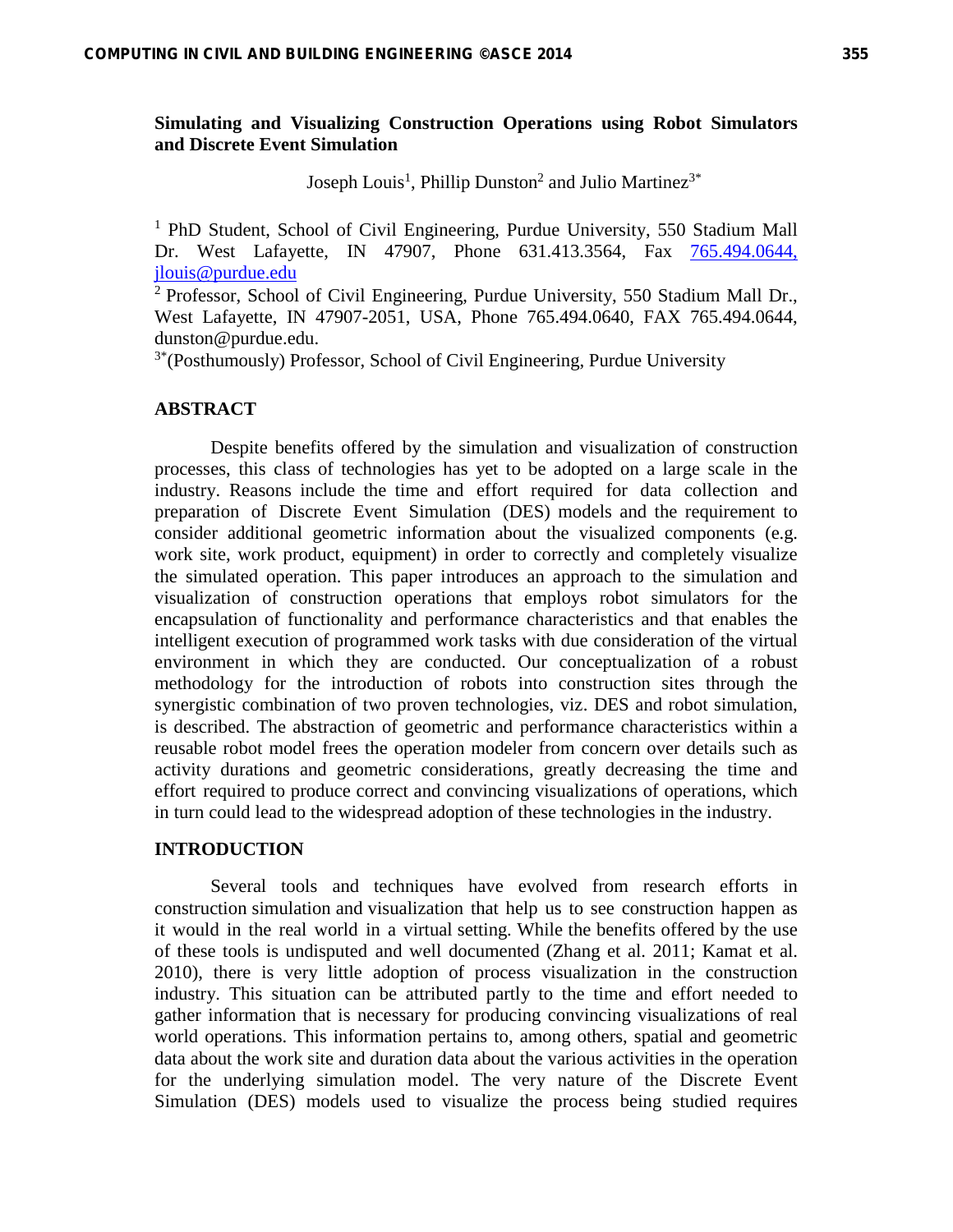instructions to be sent from the DES model at discrete points in time (the starting and ending of activities) to update a continuous animation. The operation modeler thus needs to capture and model every aspect of the desired visualization into the DES model which would then inform and manipulate CAD objects to perform the operation in the virtual environment, even though some of that information is not relevant to the goals of the simulation model itself.

The primary reason for this work flow is the lack of any intelligence in the CAD objects which, being used solely for visualization purposes, do not have any sense of their states or environment. Efforts at reducing the modeler's concern over geometric and low level details of the operation, include that of Kamat and Martinez (2005), who enabled the communication of animation instructions at activity level rather than geometric transformation level for articulated equipment and the use of Augmented Reality (AR) in construction visualization (Behzadan and Kamat 2009). Neither of these approaches change the fundamental paradigm of having the DES model communicate all details of the animation to the virtual CAD models. Such a demanding requirement prompts the desire for a new intelligent CAD object that has encapsulated within it its properties and functionalities that allow it to perform as directed with due consideration for its environment which would greatly reduce the amount of information detail to be communicated from the DES model.

In our conceptualization of such an object, we found most promise in the technology of robot simulation, which is partially inspired by our long term research objective of using robots to perform construction operations. Robot simulators are virtual environments that allow for the design and testing of robot models. The robots themselves encapsulate all of the information, intelligence, and functionality which allow it to perform commands as programmed, through the use of sensors and actuators with due consideration of its environment. This feature of the technology would allow for all of the low level information regarding the equipment's performance to be abstracted into their corresponding model in the robot simulator.

Our proposed methodology employs a hybrid approach wherein a modified DES model of the operation is used to direct virtual equipment in the robot simulator, which would perform the requisite tasks according to their programmed and encapsulated functionality, thus freeing up the modeler to focus on operation level modeling. Sensing capabilities on the robot would allow it to react to its virtual environment appropriately, thereby obviating the need for the entry of any spatial and geometric information into the DES model. The encapsulated performance data of the robot would allow it to perform tasks without the need for accompanying duration data, which would exempt the modeler from having to collect that data from real world operations. In addition to already existing implementations of collision detection and inverse kinematics in construction technologies, the use of robot simulators would also enable the consideration of dynamics in construction visualizations, which could greatly improve the realism of visualizations and thereby the credibility of simulations.

We believe that the combination of two established technologies, viz. DES and robot simulators, has the potential to greatly improve the fidelity of construction visualization while drastically reducing the time and effort needed for its creation.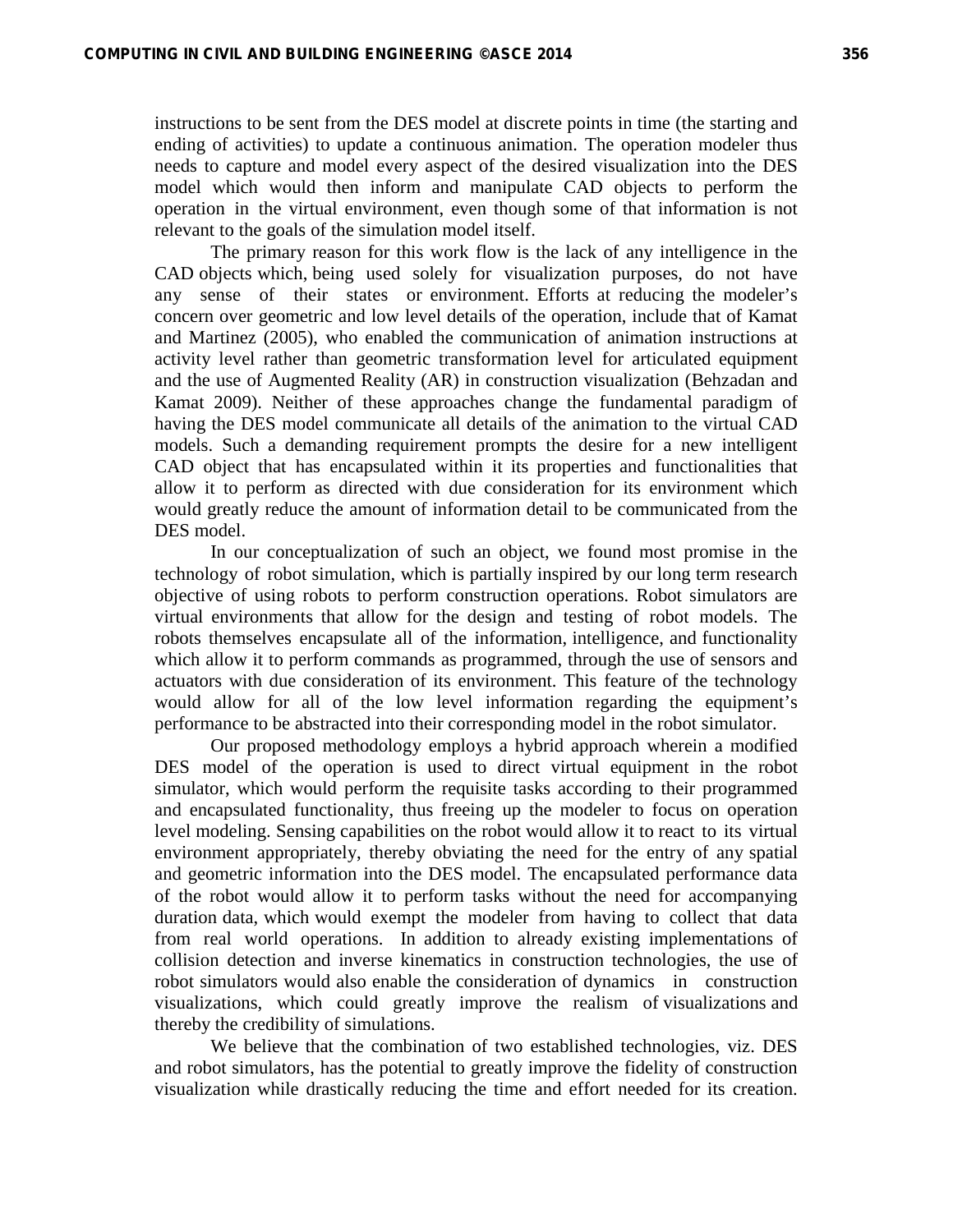We have provided a brief history of the evolution of construction visualization to provide our research context. An overview of the proposed methodology and a review of capabilities of robotic simulation technologies is then described. A discussion of preliminary conclusions and plans for implementation of the presented conceptualization follows the methodology section.

## **VISUALIZATION OF CONSTRUCTION OPERATIONS**

Field construction can be visualized at the activity/ schedule level and the operation/ process level (Kamat et al. 2010). Activity level visualizations are enabled by linking together the CAD objects of the work product components and the project schedule (Cleveland 1989) and have come to be known as 4D CAD. On the other hand, operation level visualizations are achieved by linking together DES models and CAD objects and comprise realistic depictions of construction operations of any duration and complexity (Kamat and Martinez 2003). Our research is set within the domain of operation level visualization of construction operations. This section describes the evolution of operation visualization techniques in construction and summarizes the limitations in the current state of the art that necessitates the approach that we have adopted in formulating the presented methodology.

**Operation Level Construction Visualization.** Construction visualization at the operation level was borne out of the need to validate and verify DES models in order to improve their credibility with domain experts who were not necessarily familiar with simulation technologies (Kamat and Martinez 2003). Earlier visualization methods included the use of schematic models and graphical icons which did help the modeler to debug the model (verification) but not to convey the model to a domain expert (validation). 2D visualization of DES models did succeed in both the verification and validation stages of model development, but inherently lacked the ability to produce realistic representation of complex construction operations (Kamat and Martinez 2003). Although some construction processes are amenable to being modeled and visualized by simulation systems applied in the manufacturing industry, they are unable to handle some of the aspects of construction sites that differentiate it from manufacturing, such as the change in terrain (Tucker et al. 1998).

The aforementioned lack of suitable support technologies to enable the visualization of modeled construction operations led to the development of systems such as VITASCOPE (Kamat and Martinez 2003), which was designed to be a visualization system to generate animations of simulated operations using data generated by an external process. Another example of simulation enabled visualization was the integration of 3D Studio Max with a special purpose simulation system of crane operations (Al-Hussein et al. 2006; Manrique et al. 2007). This layer of abstraction was necessitated by the authors' consideration for allowing modelers to continue using their simulation engine/authoring tool of choice and resulted in the need to convert animation commands from the DES model at discrete events to smooth dynamic animations. Also, in order to establish the generality of the animations that could be achieved with due consideration given to the breadth of construction operations, the animation statements were designed to communicate the activity being performed at the geometric transformation level of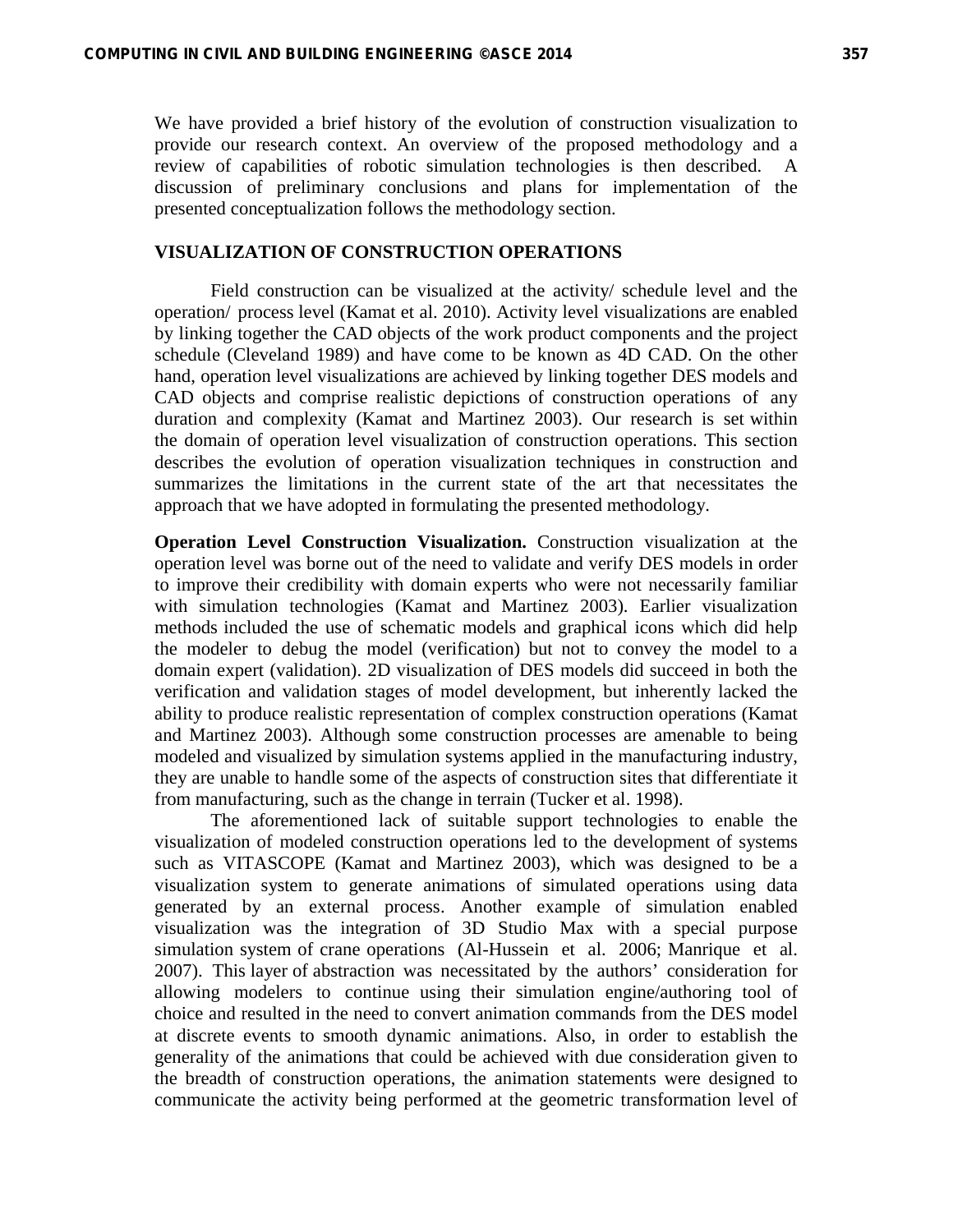description, which is the lowest level after elemental motions, in the hierarchy of decomposition of construction operations (Bernhold 1990). This design choice was also necessitated by the fact that the animation commands were to be applied to virtual CAD models that had no inherent knowledge of their capabilities or environment (Kamat and Martinez 2005).

**Necessary Consideration of Low Level Operation Details.** An undesired consequence of having to generate low level animation instructions (geometric level) is the need to model the operation at a very high level of detail regardless of its necessity for the purposes of the simulation model. This work process also concerns the simulation modeler with extraneous geometric and spatial information required to produce accurate animations. Kamat and Martinez (2005) recognized these issues and developed an add-on to the VITASCOPE system that allowed for the communication of animation information at the work task level rather than the geometric transformations for multiply-articulated equipment.

The developed add-on dubbed KineMach (Kamat and Martinez 2005) exploits the technique of inverse kinematics to decompose a parameterized work task level command into the appropriate set of geometric transformations that need to be applied to the various joints of the construction equipment to achieve the required work task visualization. While this approach does reduce the amount of information communicated by the modeler, it does not relieve him of consideration of unnecessary geometric details as the CAD objects that operate in the virtual environment still lack any awareness about their functionalities and environment and need to be explicitly directed by the DES model. In their presentation of KineMach, Kamat and Martinez revealed the source of their inspiration for inverse kinematics to be the field of robotics. They also drew an analogy between robotics and virtual CAD models in how they both lack any inherent knowledge of the environment that they operate in and thus need to be explicitly directed to do so.

In our proposed methodology, we take this analogy a step further and present virtual CAD objects that can be programmed with the functionality that would allow them to intelligently perform the commands as directed by an external application/agent with due consideration of the prevailing site conditions and environment. This would allow DES modelers to communicate animation instructions to the visualizer at any level of detail so long as the virtual equipment has been pre-programmed with the capability of understanding and executing that command. We also posit that this approach could relieve the modeler from any geometric data considerations as this responsibility could also be shouldered by the intelligent equipment that is performing the task. Similarly, we contend that performance data encoded into the intelligent virtual equipment that allow it to perform activities in its virtual environment could preclude the need for the modeler to collect duration data about activities in the operation, which is one of the most time consuming, challenging, and sometimes even impossible, aspects of DES modeling.

As mentioned earlier we turn to the technology of robot simulators, motivated by our long term objective of introducing robots to construction sites, to aid in the creation of operation level visualizations of construction processes. The following section details the capabilities of robot simulators that render them the most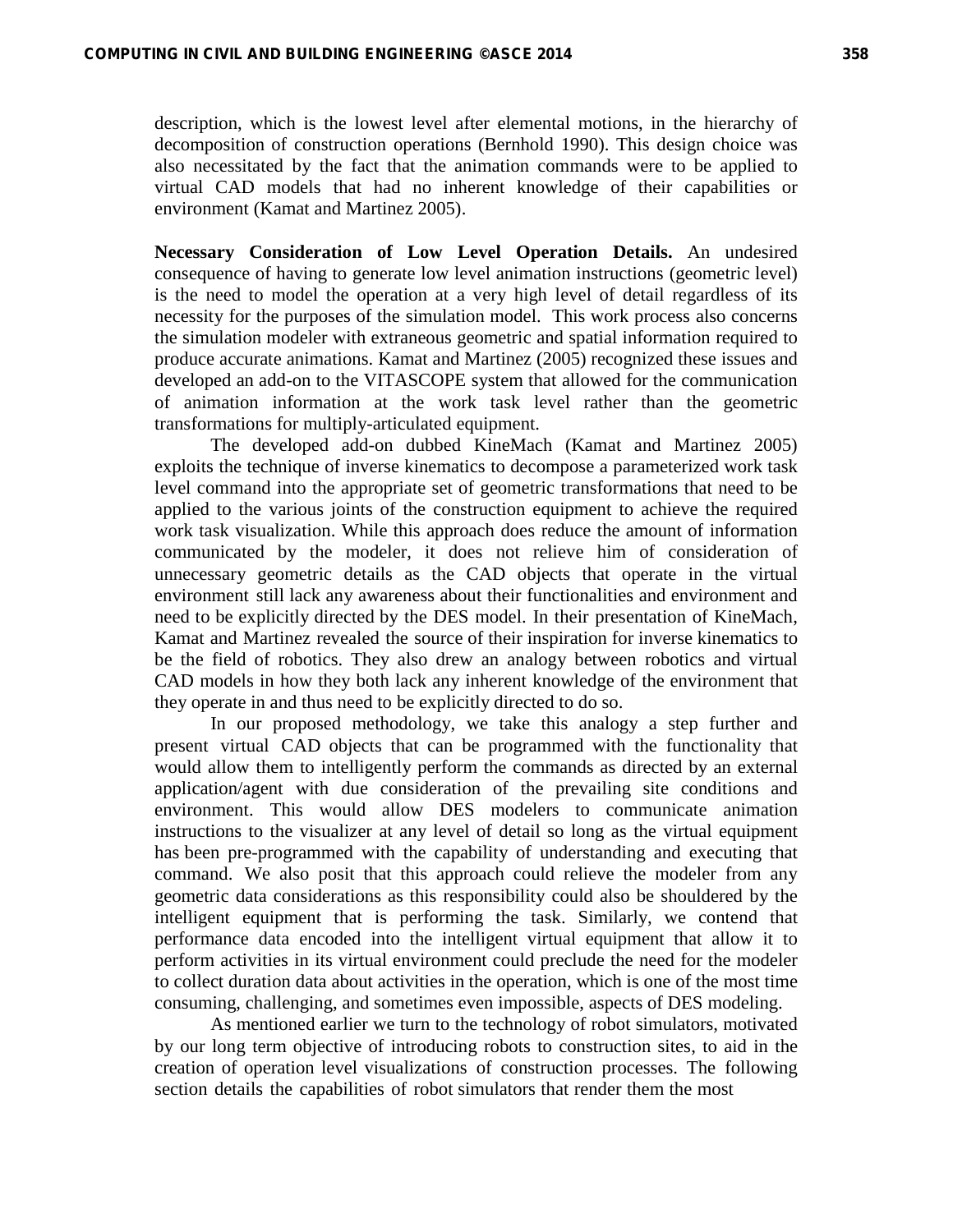

### **Figure 1. Proposed methodology for operation visualization**

promising technology to fulfill the role of a programmable intelligent object in our proposed methodology. It can be seen from Figure 1 that the clock advance phase of the DES model is triggered by the robot simulator rather than the Future Events List (FEL), as in traditional implementations of the Activity Cycle Diagram (ACD), the modeling paradigm that is most appropriate for construction operations (Martinez and Iannou 1999). This aspect of the methodology is explained later in this section. It must be noted that while the proposed methodology is sufficiently generic to model general construction processes, it is particularly geared towards those that employ heavy equipment such as earthmoving and crane operations, etc. The fact that such operations typically involve repetitive processes make them amenable to DES modeling and visualization.

**Robot Simulators for Construction Visualization.** Robot simulators and simulation systems are software mechanisms that allow for the simulation and testing of robotic models, sensors, actuators, and control algorithms in a virtual environment (Staranowicz and Mariottini 2011). Their emergence stems from the proliferation of modern robotic technologies in which robots closely interact with humans (Staranowicz and Mariottini 2011). There is thus a need for robotics simulators due to their role in the adoption of new technology, potential for low cost training, and their utility in research (Craighead et al. 2007). Among the numerous robot simulation packages that have been surveyed in literature on various criteria such as physical and functional fidelity, ease of development and cost (Craighead et al. 2007; Staranowicz and Mariottini 2011), we identified the Virtual Robot Experimentation Platform (V-REP) (Freese et al. 2010) as having the greatest potential for our purposes. While a complete description of V-REP's capabilities are beyond the scope of this paper, it was selected for its extensible architecture that would allow for the development of custom robots from scratch using primitive geometric shapes, sensors, and actuators, which could be provided with the required functionality through the use of scripts. V-REP provides for the customization of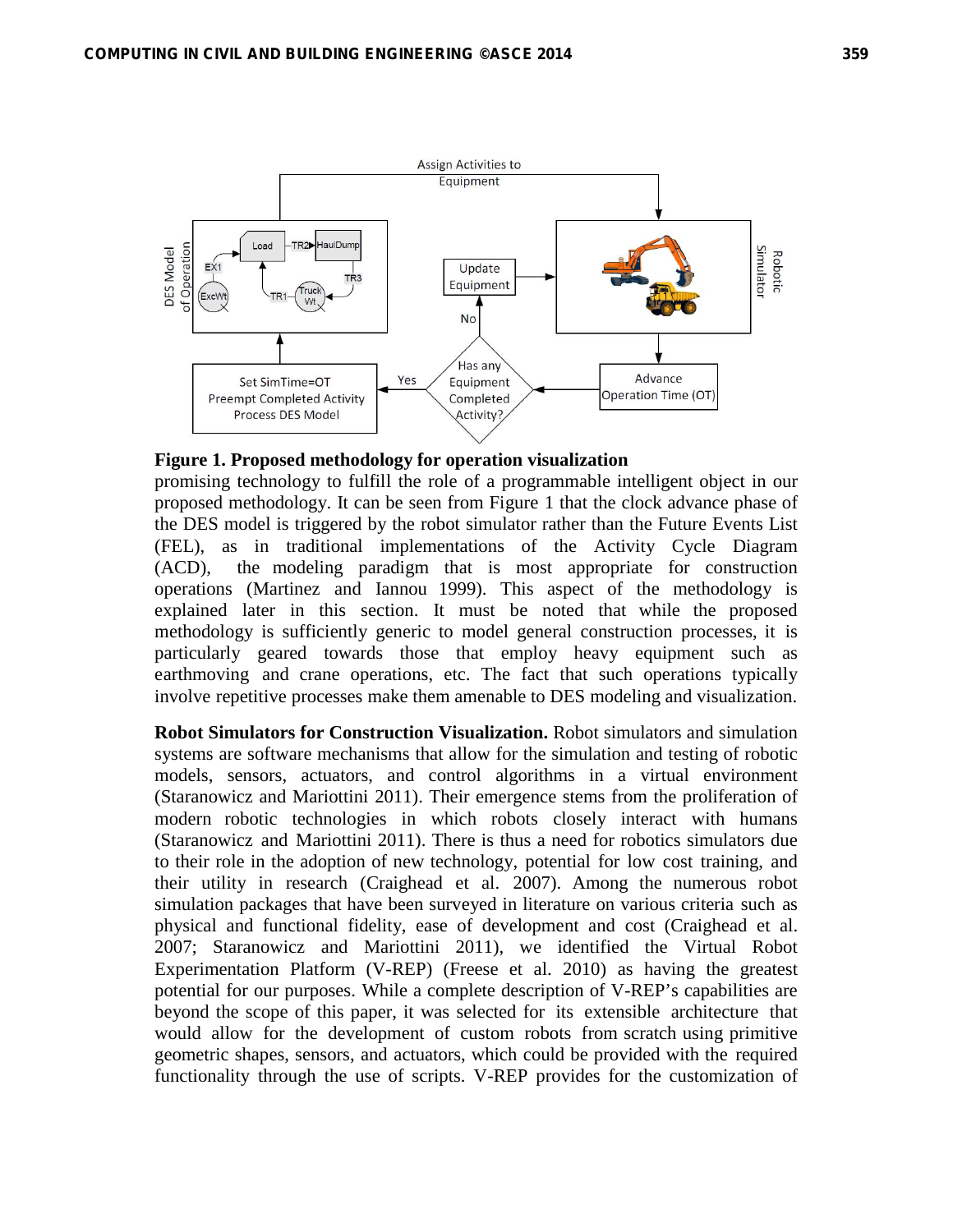almost every aspect of robot simulation and its plug-in architecture makes it ideal for interfacing with an external simulation engine, as required in our methodology.

As explained above, we intend to utilize the customizable features of V-REP to create "robots" that would serve as intelligent CAD models with the required functionality to operate in the virtual environment, under supervision from a DES model. Figure 2 provides screenshots of the construction equipment in the V-REP application that would be used in our visualization of construction operations. The next section provides a description of the methodology that would enable the synergistic combination of reusable virtual robots as construction equipment and DES model to enable the simulation and visualization of construction operations.



**Figure 2. Screenshots of construction equipment in V-REP** 

**Modified ACD Algorithm for DES with Robot Simulator.** In our implementation of the proposed methodology, we use a modified algorithm for the DES model wherein the activities in the model do not need to have a duration specified for them. This aspect of the simulation model is controlled by the encapsulated data in the intelligent CAD models of resources that reside in the robot simulators. This design consideration frees up the modeler from having to consider equipment characteristics in the simulation model and focus rather on operation level logistics, much like a project manager on a construction site.

The modified DES algorithm initially assumes that instantiated activities run for an infinite period of time until a signal is received from the corresponding resource in the robot simulator indicating that the activity is done. Upon receipt of this signal, the particular activity instance is preempted to a stop and resources released which will initiate succeeding activities as per the logic of the simulation model. Initiated activities would then communicate the type of activity to be performed to the virtual object in the robot modeler, which will continue to update the Operation Time (OT) that indicates the time elapsed in the animation, and the virtual equipment in the operation. In this manner, the flow of control will alternate between the simulation phase (DES model) of the operation and the visualization phase (robot simulator).

**Implementation of Methodology.** While the proposed methodology is generic enough to be applied to any simulation engine and robot simulator packages that are designed to be extensible, our implementation of the framework is built specifically for the use of STROBOSCOPE (Martinez 1996) and V-REP (Freese et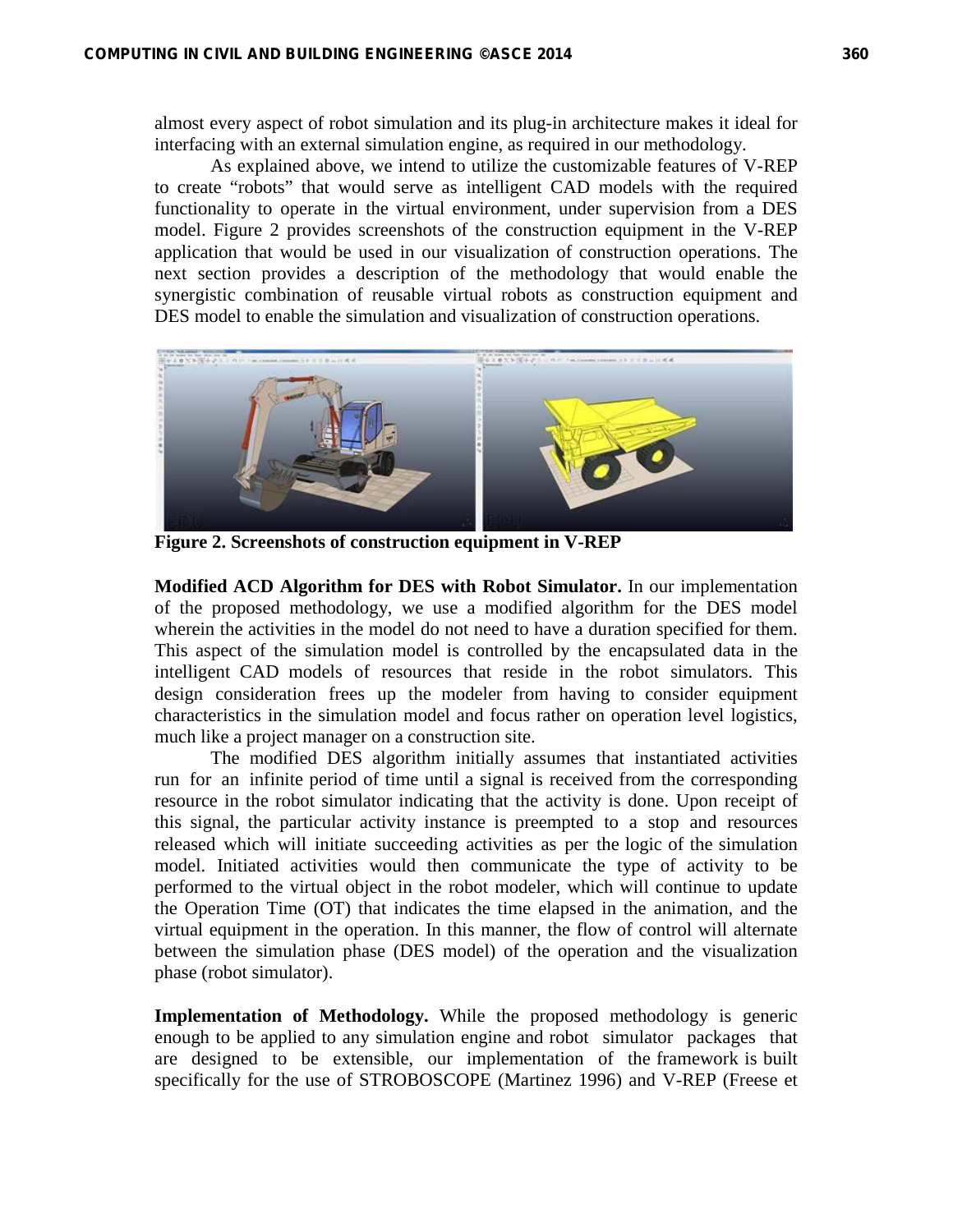Since we have developed this methodology with the goal of abstracting away low level details of equipment performance from the operation modeler, it follows that this responsibility is shouldered by the model creator of the equipment within the robot simulator. It is thus necessary to ensure that there is a protocol or dictionary in place that will allow for the communication of the equipment's capabilities from its creator to the operation modeler. Currently, this will be implemented as a text document that accompanies the robot equipment model detailing the keywords to be used to instruct the equipment to perform its activities along with a description of what that activity entails. This measure would allow for the reuse of equipment models created in the robot simulator across different operation visualizations by different operation modelers. This feature is better explained by its real world analogy wherein equipment is used by different operators across projects without the project manager having to understand its internal workings.

### **CONCLUSIONS AND FUTURE WORK**

By the methodology that we present in this paper, we seek to address some of the issues with creating operation level visualizations of construction operations that have adversely affected its adoption by the industry in spite of the numerous benefits that it offers. Specifically, our method provides a necessary layer of abstraction between the low level details of the operation that concern the performance and functionality of the operation resources and operational level logic of construction processes. This objective was achieved by encapsulating performance data and equipment characteristics within the CAD model of the object using robot simulators.

The customizable and programmable features of robot simulators allow for the creation of intelligent virtual objects to represent construction equipment visually and functionally. This capability obviates the need for the collection of duration data and geometric detail about the work environment and resources solely for the purpose of producing spatially correct visualizations. The encapsulation of the data within the virtual CAD object renders it reusable between different projects and sites as the built-in intelligence would allow for the appropriate behavior of the equipment with due consideration for prevailing site conditions.

This methodology introduces the established field of robot simulation into construction visualization, which opens the door to a host of useful features from the former into the latter. While some features of robot simulators such as inverse kinematics and collision detection have been implemented as add-ons to construction visualization systems, there is no instance of the considerations of dynamics as yet in this domain, which is now straightforward with the use of robot simulators. Lastly, this methodology fulfils our overarching goal of planning for the introduction of robots to construction sites. This framework allows for testing control mechanisms of robotic systems in virtual environments before they can be deployed on construction sites. In terms of work that is on-going in the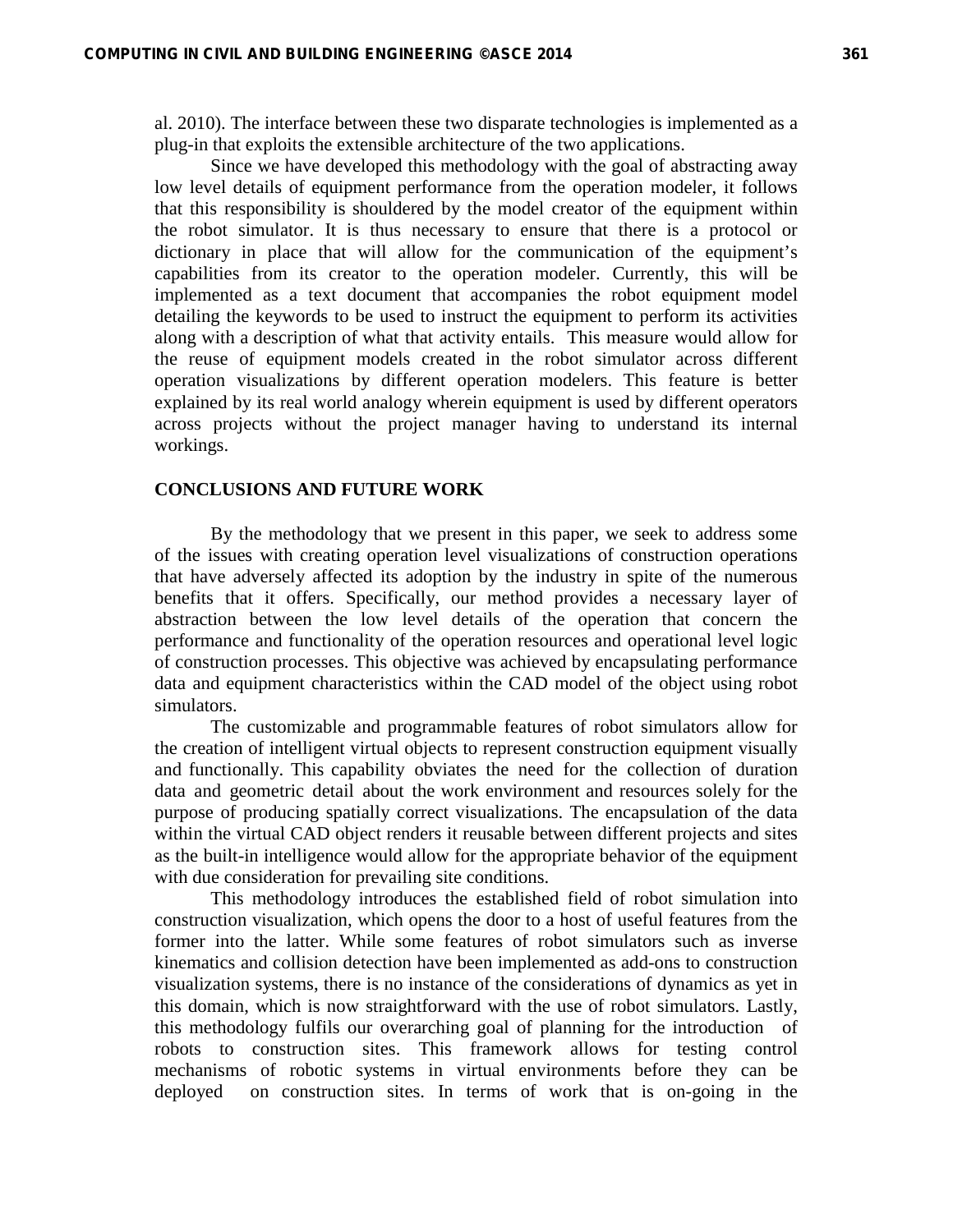implementation of the proposed methodology, we are building a fleet of virtual equipment in the robot simulator and developing a dictionary of actions that will allow for its use by operation modelers in DES simulation systems. A case study of an earthmoving operation using this methodology is also under way.

## **REFERENCES**

- Al-Hussein, M., Athar Niaz, M., Yu, H., and Kim, H. (2006). "Integrating 3D visualization and simulation for tower crane operations on construction sites." *Automation in Construction*, 15(5), 554-562.
- Behzadan, A. H., and Kamat, V. R. (2009). "Automated generation of operations level construction animations in outdoor augmented reality." *Journal of Computing in Civil Engineering*, 23(6), 405-417.
- Bernold, L. E., Abraham, D.M., and Reinhart, D.B. (1990). "FMS approach to construction automation" *Journal of Aerospace Engineering*, 3(2), pp 108- 121.
- Cleveland, A. B., Jr. (1989). "Real-time animation of construction activities." *Proc., 1st Construction Congress*, Reston, VA.
- Craighead, J., Murphy, R., Burke, J., and Goldiez, B. (2007) "A survey of commercial & open source unmanned vehicle simulators." *Proc., Robotics and Automation, 2007 IEEE International Conference on*, IEEE, 852-857.
- Freese, M., Singh, S., Ozaki, F., and Matsuhira, N. (2010). "Virtual robot experimentation platform V-REP: a versatile 3D robot simulator." *Simulation, Modeling, and Programming for Autonomous Robots*, Springer, 51-62.
- Kamat, V. R., and Martinez, J. C. (2003). "Automated generation of dynamic, operations level virtual construction scenarios." *Electronic Journal of Information Technology in Construction (ITcon)*, 8, 65-84.
- Kamat, V. R., and Martinez, J. C. (2005). "Dynamic 3D visualization of articulated construction equipment." *Journal of computing in civil engineering*, 19(4), 356-368.
- Kamat, V. R., Martinez, J. C., Fischer, M., Golparvar-Fard, M., Peña-Mora, F., and Savarese, S. (2010). "Research in visualization techniques for field construction." *Journal of construction engineering and management*, 137(10), 853-862.
- Manrique, J. D., Al-Hussein, M., Telyas, A., and Funston, G. (2007). "Constructing a complex precast tilt-up-panel structure utilizing an optimization model, 3D CAD, and animation." *Journal of construction engineering and management*, 133(3), 199-207.
- Martinez, J. C. (1996). *STROBOSCOPE: State and resource based simulation of construction processes*, University of Michigan.
- Martinez, J. C., and Ioannou, P. G. (1999). "General-purpose systems for effective construction simulation." *Journal of construction engineering and management*, 125(4), 265-276.
- Staranowicz, A., and Mariottini, G. L. (2011). "A survey and comparison of commercial and open-source robotic simulator software." *Proc., Proceedings of the 4th International Conference on PErvasive Technologies Related to Assistive Environments*, ACM, 56.